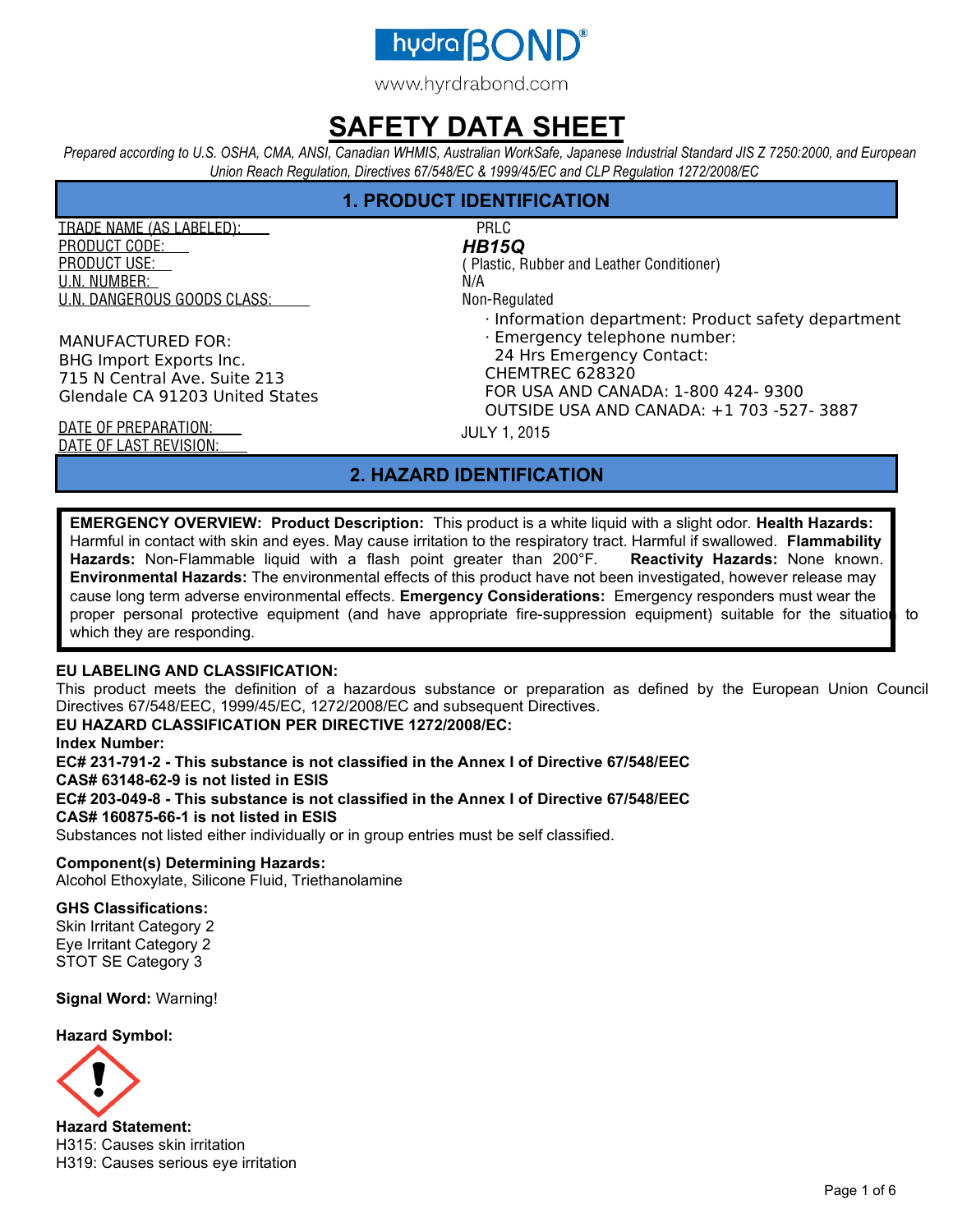## **Precautionary Statement:**

P280: Wear protective gloves/protective clothing/eye protection/face protection.<br>P302+352: IF ON SKIN: wash with plenty of soap and water.

IF ON SKIN: wash with plenty of soap and water.

### **EU HAZARD CLASSIFICATION PER DIRECTIVE 1999/45/EC:**

Classification: [Xi] Irritant

Risk Phrases: R38: Irritating to skin; R41: Risk of serious damage to eyes

Safety Phrases: S2: Keep out of reach of children; S7/9: Keep container closed and in a well ventilated place; S26: In case of contact with eyes, rinse immediately with plenty of water and seek medical advice; S36/37: Wear protective clothing and gloves

Annex II Hazard Symbol:



### **HEALTH HAZARDS OR RISKS FROM EXPOSURE:**

#### **Primary Routes(s) Of Entry: Skin Contact, Eye Contact, Inhalation, Ingestion**

**EYE HAZARDS:** Contact will cause irritation with pain, tearing and redness.

**SKIN HAZARDS:** Prolonged or repeated contact may cause irritation. May cause dry and cracking skin.

**INGESTION HAZARDS:** Ingestion of this product may cause gastrointestinal irritation with diarrhea, nausea and vomiting.

**INHALATION HAZARDS:** May cause irritation to the respiratory tract.

## **3. COMPOSITION and INFORMATION ON INGREDIENTS**

| <b>HAZARDOUS INGREDIENTS:</b>                                                                                                                                                                    | CAS#           | <b>EINECS#</b>        | <b>AMOUNT</b>  | <b>HAZARD</b><br><b>SYMBOLS</b> | <b>HAZARD CLASSIFICATION 1999/45/EC:</b><br><b>RISK PHRASES</b> |
|--------------------------------------------------------------------------------------------------------------------------------------------------------------------------------------------------|----------------|-----------------------|----------------|---------------------------------|-----------------------------------------------------------------|
| Water                                                                                                                                                                                            | 7732-18-5      | 231-791-2             | $55 - 70%$     | None                            | HAZARD CLASSIFICATION: None<br><b>RISK PHRASES: None</b>        |
| Silicone Fluid                                                                                                                                                                                   | 63148-62-9     | Not Listed<br>in ESIS | $15 - 25%$     |                                 | HAZARD CLASSIFICATION: [Xi] Irritant<br>RISK PHRASES: R38, R41  |
| Triethanolamine                                                                                                                                                                                  | $102 - 71 - 6$ | 203-049-8             | $1 - 5%$       |                                 | HAZARD CLASSIFICATION: [Xi] Irritant<br>RISK PHRASES: R38, R41  |
| Alcohol Ethoxylate                                                                                                                                                                               | 160875-66-1    | Not Listed<br>in ESIS | $0.80 - 3.0\%$ |                                 | HAZARD CLASSIFICATION: [Xi] Irritant<br>RISK PHRASES: R38, R41  |
| Each of the other components is present in less than 1 percent concentration (0.1% concentration<br>for potential carcinogens, reproductive toxins, respiratory tract sensitizers, and mutagens) |                |                       |                |                                 |                                                                 |

NOTE: ALL WHMIS required information is included in appropriate sections based on the ANSI Z400.1-2010 format. This product has been classified in accordance with the hazard criteria of the CPR and the SDS contains all the information required by the CPR, EU Regulation 1272/2008 and the Japanese Industrial Standard *JIS Z 7250: 2000*.

### **4. FIRST-AID MEASURES**

**EYE CONTACT:** If chemical contacts the eyes, open victim's eyes while under gentle running water. Use sufficient force to open eyelids. Have victim "roll" eyes. Minimum flushing is for 15 minutes. Remove contact lenses, if worn. Seek medical attention.

**SKIN CONTACT:** Wash contacted area with soap and water. Remove exposed or contaminated clothing, taking care not to contaminate eyes. Seek medical attention if irritation develops and persists.

**INHALATION:** If chemical is inhaled, or breathing is difficult, remove victim to fresh air. If necessary, use artificial respiration to support vital functions. Seek medical attention.

**INGESTION:** If chemical is swallowed, call physician or poison control center for most current information. If professional advice is not available, do not induce vomiting. Never induce vomiting or give diluents (milk or water) to someone who is unconscious, having convulsions, or who cannot swallow. Victims of chemical exposure must be taken for medical attention. Rescuers should be taken for medical attention, if necessary. Take a copy of the label and MSDS with the victim to the health professional.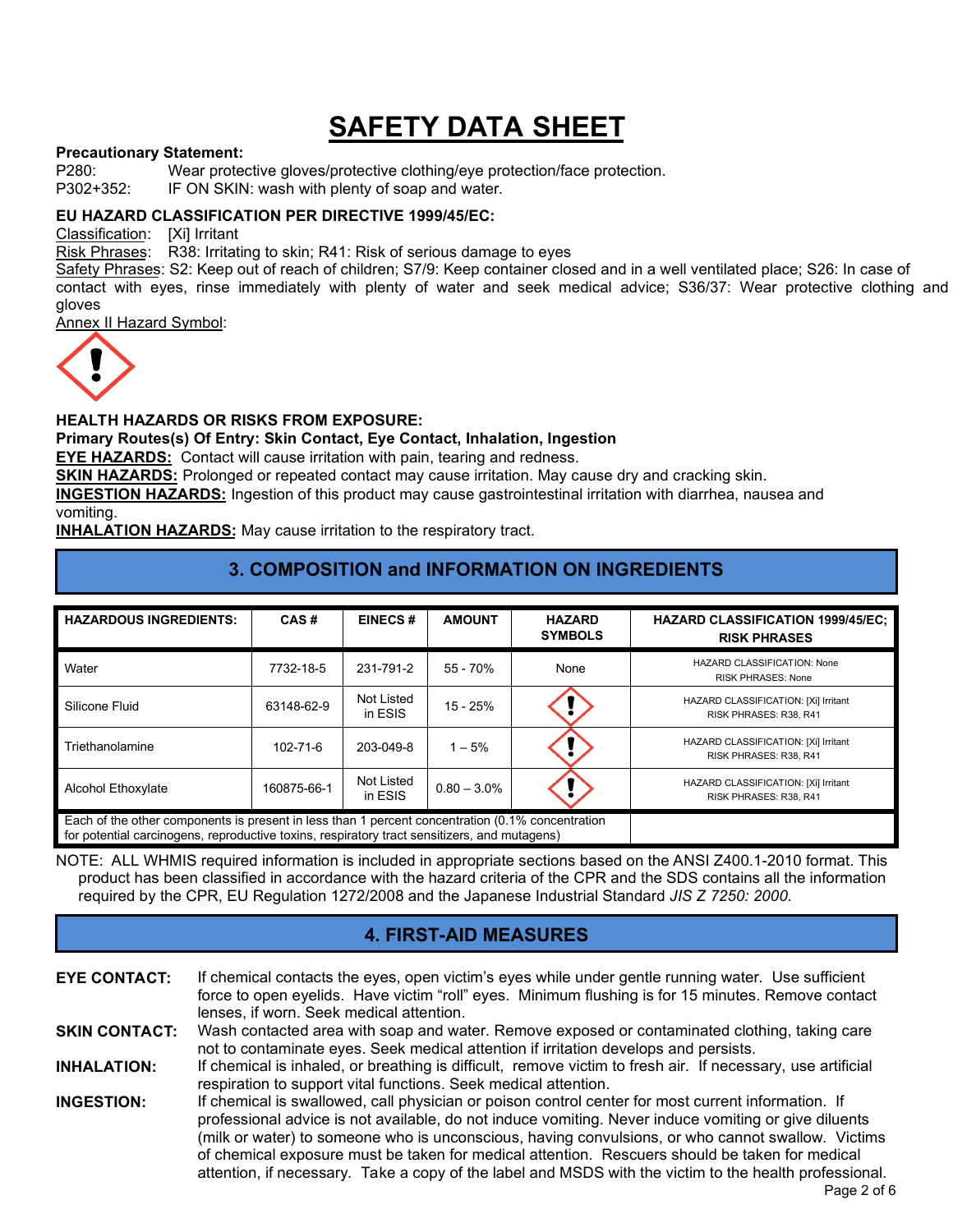**MEDICAL CONDITIONS AGGRAVATED BY EXPOSURE:** Persons with pre-existing skin disorders, eye problems, and impaired respiratory function may be more susceptible to the effects of the substance.

**RECOMMENDATIONS TO PHYSICIANS:** Treat symptoms and eliminate overexposure.

## **5. FIRE-FIGHTING MEASURES**

**NFPA RATING** 

FLAMMABILITY

**1** 

**0** 

OTHER

**2** = Moderate **3** = Serious **4** = Severe

 **--**

**1** 

REACTIVITY

**FLASH POINT:** >200° F **AUTOIGNITION TEMPERATURE:** Not Available **FLAMMABLE LIMITS (in air by volume, %):** Lower NA Upper NA **FIRE EXTINGUISHING MATERIALS:** Dry chemical, Foam, Carbon Dioxide. **UNUSUAL FIRE AND EXPLOSION HAZARDS:** None known Explosion Sensitivity to Mechanical Impact: Not Sensitive Explosion Sensitivity to Static Discharge: Not Sensitive **SPECIAL FIRE-FIGHTING PROCEDURES:** Incipient fire responders should wear eye protection. Structural firefighters must wear Self-Contained Breathing Apparatus and full protective equipment. Isolate materials not yet involved in the fire and protect personnel. Move containers from fire area if this can be done without risk; otherwise, cool with carefully applied water spray. If possible, prevent runoff water from entering storm drains, bodies of water, or other environmentally sensitive areas. HEALTH Hazard Scale: **0** = Minimal **1** = Slight

## **6. ACCIDENTAL RELEASE MEASURES**

### PERSONAL PRECAUTIONS: Proper protective equipment should be used.

**SPILLS:** Absorb spill with inert material (e.g. vermiculite, sand or earth), then place in suitable container. Avoid runoff into storm sewers and ditches which lead to waterways. Dispose of in accordance with applicable Federal, State, and local regulatory procedures (see Section 13, Disposal Considerations).

## **7. HANDLING and STORAGE**

**WORK PRACTICES AND HYGIENE PRACTICES:** As with all chemicals, avoid getting this product ON YOU or IN YOU. Wash thoroughly after handling this product. Do not eat, drink, smoke, or apply cosmetics while handling this product. **STORAGE AND HANDLING PRACTICES:** Store in a cool, dry, well-ventilated area away from incompatible substances. Protect from physical damage.

## **8. EXPOSURE CONTROLS - PERSONAL PROTECTION**

#### **EXPOSURE LIMITS/GUIDELINES:**

| <b>Component Name</b> | CAS#        | <b>ACGIH-TLVs</b> | <b>OSHA PELS</b> | <b>NIOSH-TLV's</b> | <b>Other</b> |
|-----------------------|-------------|-------------------|------------------|--------------------|--------------|
|                       |             |                   |                  |                    |              |
| Water                 | 7732-18-5   | None Listed       | None Listed      | None Listed        | Not Listed   |
| Silicone Fluid        | 63148-62-9  | None Listed       | None Listed      | None Listed        | Not Listed   |
| Triethanolamine       | 102-71-6    | $5 \text{ mg/m}$  | None Listed      | None Listed        | Not Listed   |
| Alcohol Ethoxylate    | 160875-66-1 | None Listed       | None Listed      | None Listed        | Not Listed   |

**VENTILATION AND ENGINEERING CONTROLS:** Use with adequate ventilation to ensure exposure levels are maintained below the established limits.

Currently, International exposure limits are not established for all the components of this product. Please check with competent authority in each country for the most recent limits in place.

*The following information on appropriate Personal Protective Equipment is provided to assist employers in complying with OSHA regulations found in 29 CFR Subpart I (beginning at 1910.132) or equivalent standard of Canada, or standards of EU member states (including EN 149 for respiratory PPE, and EN 166 for face/eye protection), and those of Japan. Please reference applicable regulations and standards for relevant details.*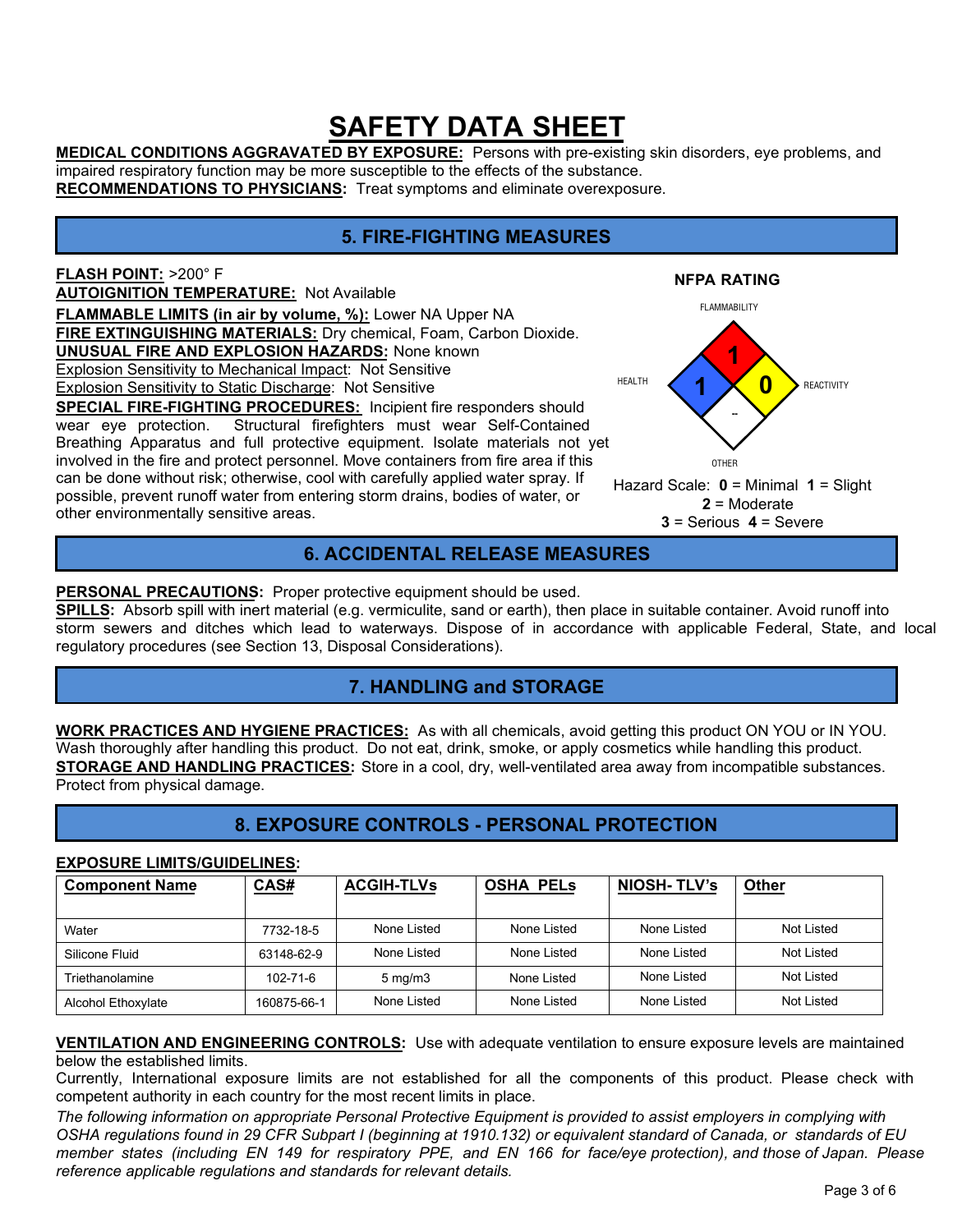**RESPIRATORY PROTECTION:** Not normally required with this product. If exposure limits are exceeded, use only respiratory protection authorized in the U.S. Federal OSHA Respiratory Protection Standard (29 CFR 1910.134), equivalent U.S. State standards, Canadian CSA Standard Z94.4-93, the European Standard EN149, or EU member states.

**EYE PROTECTION:** Splash goggles or safety glasses with side shields recommended to prevent eye contact. If necessary, refer to U.S. OSHA 29 CFR 1910.133, Canadian Standards, and the European Standard EN166, Australian Standards, or relevant Japanese Standards.

**HAND PROTECTION:** Compatible protective gloves recommended. Wash hands after removing gloves. If necessary, refer to U.S. OSHA 29 CFR 1910.138, the European Standard DIN EN 374, the appropriate Standards of Canada, Australian Standards, or relevant Japanese Standards.

**BODY PROTECTION:** Use body protection appropriate for task. Coveralls, rubber aprons, or chemical protective clothing made from natural rubber are generally acceptable, depending upon the task. If necessary, refer to appropriate Standards of Canada, or appropriate Standards of the EU, Australian Standards, or relevant Japanese Standards. If a hazard of injury to the feet exists due to falling objects, rolling objects, where objects may pierce the soles of the feet or where employee's feet may be exposed to electrical hazards, use foot protection, as described in U.S. OSHA 29 CFR 1910.136.

## **9. PHYSICAL and CHEMICAL PROPERTIES**

**VAPOR DENSITY:** Same as Water **EVAPORATION RATE (n-BuAc=1):** Not Available **SPECIFIC GRAVITY @ 20 C:** Not Available (water=1) **SOLUBILITY IN WATER:** Complete **VAPOR PRESSURE:** Same as Water **pH:** Not Available **BOILING POINT:** >93°C (>200°F) **FREEZING POINT:** <32°F

**APPEARANCE, ODOR and COLOR:** This product is a white liquid with a slight odor.

## **10. STABILITY and REACTIVITY**

**STABILITY:** Stable under ordinary conditions of use and storage

**DECOMPOSITION PRODUCTS:** Thermal decomposition may produce oxides of carbon.

**MATERIALS WITH WHICH SUBSTANCE IS INCOMPATIBLE:** Strong oxidizing agents, strong bases.

**HAZARDOUS DEPOLYMERIZATION**: Will not occur.

**CONDITIONS TO AVOID:** Excessive heat, incompatible materials

## **11. TOXICOLOGICAL INFORMATION**

**TOXICITY DATA:** 

No LD50 Data Available

**SUSPECTED CANCER AGENT:** None of the components of this product are listed by agencies tracking the carcinogenic potential of chemical compounds:

**IRRITANCY OF PRODUCT:** This product may be irritating to eyes, respiratory system and skin.

**SENSITIZATION TO THE PRODUCT: None known** 

**REPRODUCTIVE TOXICITY INFORMATION:** Listed below is information concerning the effects of this product and its components on the human reproductive system.

Mutagenicity: The components of this product are not reported to produce mutagenic effects in humans.

Embryotoxicity: The components of this product are not reported to produce embryotoxic effects in humans.

Teratogenicity: The components of this product are not reported to produce teratogenic effects in humans.

Reproductive Toxicity: The components of this product are not reported to produce reproductive effects in humans.

## **12. ECOLOGICAL INFORMATION**

ALL WORK PRACTICES MUST BE AIMED AT ELIMINATING ENVIRONMENTAL CONTAMINATION.

**TOXICITY:** No Data available for this product mixture.

**MOBILITY IN SOIL:** No Data

**PERSISTENCE/DEGRADABILITY:** Possibly hazardous short term degradation products are not likely. However, long term degradation products may arise.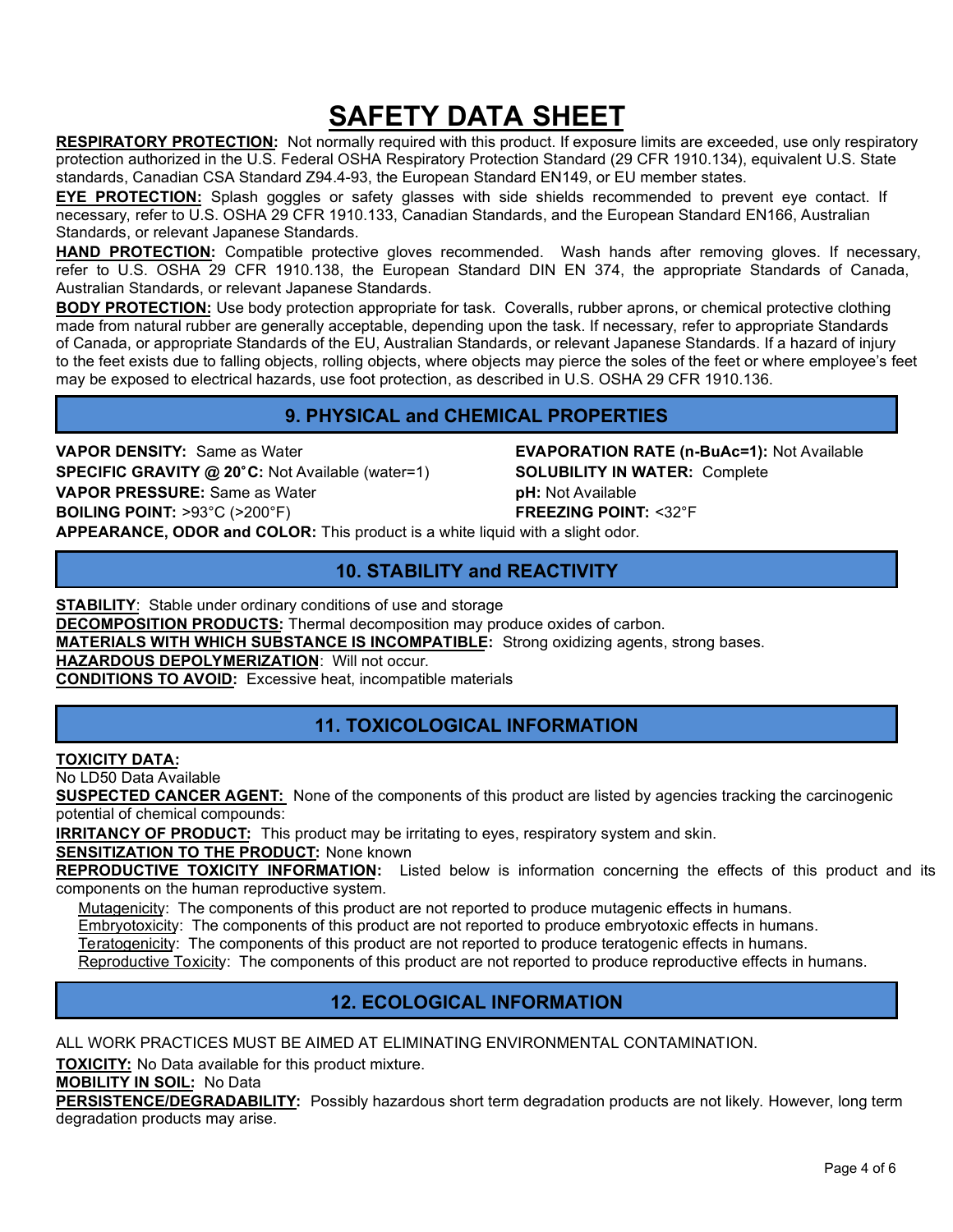**ENVIRONMENTAL STABILITY:** Controls should be engineered to prevent release to the environment, including procedures to prevent spills, atmospheric release and release to waterways

**BIOACCUMULATION/ACCUMULATION:** These products have not been tested for bio-accumulation potential. **WATER ENDANGERMENT CLASS:** Not Established

## **13. DISPOSAL CONSIDERATIONS**

**PREPARING WASTES FOR DISPOSAL:** Waste disposal must be in accordance with appropriate U.S. Federal, State, and local regulations, those of Canada, Australia, EU Member States and Japan. **EU Waste Code**: Not Listed

### **14. TRANSPORTATION INFORMATION**

US DOT, IATA, IMO, ADR:

| U.S. DEPARTMENT OF TRANSPORTATION (DOT) SHIPPING REGULATIONS: This product is classified (per 49 CFR |  |
|------------------------------------------------------------------------------------------------------|--|
| 172.101) by the U.S. Department of Transportation, as follows.                                       |  |

| <b>PROPER SHIPPING NAME:</b>                                                      | Non-Regulated Material |
|-----------------------------------------------------------------------------------|------------------------|
| <b>HAZARD CLASS NUMBER and DESCRIPTION:</b>                                       | <b>None</b>            |
| UN IDENTIFICATION NUMBER:                                                         | <b>None</b>            |
| <b>PACKING GROUP:</b>                                                             | <b>None</b>            |
| DOT LABEL(S) REQUIRED:                                                            | <b>None</b>            |
| <b>NORTH AMERICAN EMERGENCY RESPONSE GUIDEBOOK NUMBER: None</b>                   |                        |
| <b>RQ QUANTITY:</b>                                                               | <b>None</b>            |
| <b>MARINE POLLUTANT:</b> The components of this product are not designated by the |                        |

Department of Transportation to be Marine Pollutants (49 CFR 172.101, Appendix B).

INTERNATIONAL AIR TRANSPORT ASSOCIATION SHIPPING INFORMATION (IATA): This product is not considered as dangerous goods.

INTERNATIONAL MARITIME ORGANIZATION SHIPPING INFORMATION (IMO): This product is not considered as dangerous goods.

EUROPEAN AGREEMENT CONCERNING THE INTERNATIONAL CARRIAGE OF DANGEROUS GOODS BY ROAD (ADR): This product is not considered by the United Nations Economic Commission for Europe to be dangerous goods

### **15. REGULATORY INFORMATION**

### **UNITED STATES REGULATIONS:**

| <b>SARA REPORTING</b> | The components of this product are subject to the reporting requirements of   |
|-----------------------|-------------------------------------------------------------------------------|
| <b>REQUIREMENTS</b>   | Sections 302, 304, and 313 of Title III of the Superfund Amendments and       |
|                       | Reauthorization Act.                                                          |
|                       | <b>SECTION 302 (RQ): None</b>                                                 |
|                       | <b>SECTION 302 (TPQ): None</b>                                                |
|                       | <b>SECTION 313: None</b>                                                      |
| TSCA                  | All components in this product mixture are listed on the US Toxic Substances  |
|                       | Control Act (TSCA) inventory of chemicals.                                    |
|                       | CADA 311/312: Acute Health: Ves: Chronic Health: No: Eire: No: Peactivity: No |

**311/312:** Acute Health: Yes; Chronic Health: No; Fire: No; Reactivity: No

**U.S. CERCLA REPORTABLE QUANTITY (RQ):** None

**CALIFORNIA SAFE DRINKING WATER AND TOXIC ENFORCEMENT ACT (PROPOSITION 65):** This product does not contain a component above the 0.1% level which is listed as a California Proposition 65 chemical.

**CANADIAN REGULATIONS:** 

**CANADIAN DSL/NDSL INVENTORY STATUS:** All of the components of this product are on the DSL Inventory.

**CANADIAN ENVIRONMENTAL PROTECTION ACT (CEPA) PRIORITIES SUBSTANCES LISTS:** No component of this product is on the CEPA First Priorities Substance Lists.

**CANADIAN WHMIS CLASSIFICATION and SYMBOLS:** This product is categorized as "Not Controlled", as per the Controlled Product Regulations.